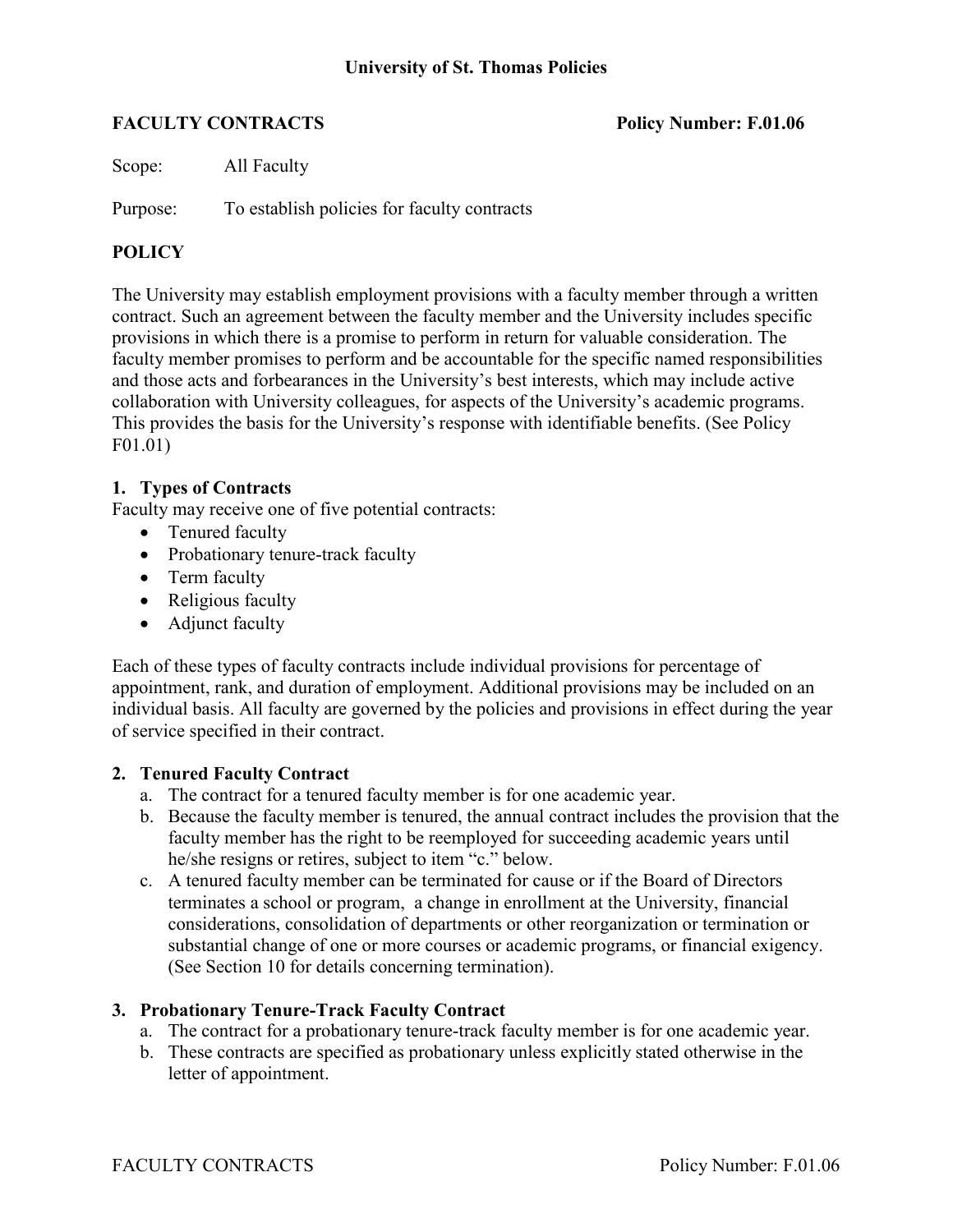- c. Because the faculty member is in a probationary position, subsequent contracts are determined by the duration of the probationary period and not beyond this period of duration.
- d. The original contract does not ensure subsequent contracts.
- e. If a probationary tenure-track faculty member is not to be reappointed, he or she shall be informed in writing of the University's decision as follows:
	- i. No later than March 1 of the first year of academic service
	- ii. No later than December 15 of the second year of academic service and all subsequent years
- f. At the time of initial appointment, a faculty member may receive credit towards satisfying the duration of the probationary period based on prior academic experience.
- g. Normally the total period of full-time tenure-track service prior to the acquisition of tenure shall not exceed seven years, with review for tenure during the sixth year.
- h. A probationary tenure-track faculty may be considered for a term contract at the conclusion of their probationary period. This can occur during the probationary period or at its conclusion if the faculty member does not progress to tenured status and/or promotion to Associate Professor.
- i. A probationary tenure-track faculty member may be terminated for cause during the period of the contract without further notice requirements or if the Board of Directors terminates a school or program, a change in enrollment at the University, financial considerations, consolidation of departments or other reorganization or termination or substantial change of one or more courses or academic programs, or financial exigency. (See Section 10 for details concerning termination).

# **4. Term Faculty Contract**

- a. The contract for a term faculty member is usually for one academic year.
- b. The original contract does not ensure subsequent contracts.
- c. At the discretion of the University, reappointment of a term faculty member can continue indefinitely.
- d. If a term faculty is not to be reappointed, they shall be informed in writing of the University's decision as follows:
	- i. No later than March 1 of the first year of academic service
	- ii. No later than December 15 of the second year of academic service and all subsequent years
- e. If a term faculty member is not reappointed, reemployment in a subsequent year is solely at the discretion of the University.
- f. A faculty member with a term contract may apply for promotion in rank according to the Promotion and Tenure Policy of the University. (See Policies F.03.01 and F.03.02).
- g. Provisions for tenure do not apply to a term faculty contract. However, other policies concerning faculty do apply to a faculty member on a term faculty contract.
- h. If the status of a term faculty member changes and a probationary tenure-track contract is offered, a maximum of four years of full-time service may be considered in determining the total probationary period.
- i. A term faculty member may be terminated for cause during the term of the contract period without further notice requirements or if the Board of Directors terminates a school or program, a change in enrollment at the University, financial considerations,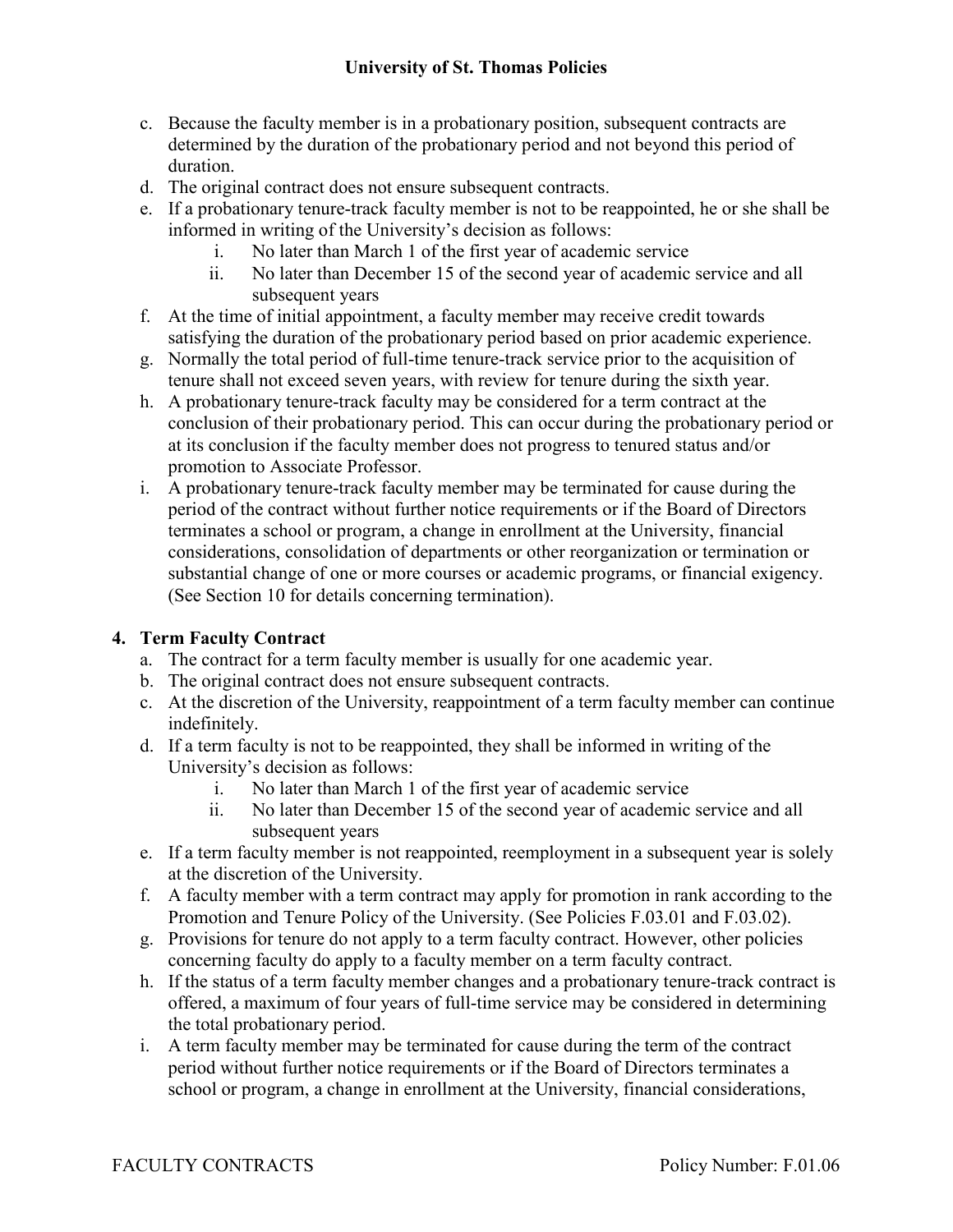consolidation of departments or other reorganization or termination or substantial change of one or more courses or academic programs, or financial exigency. (See Section 10 for details concerning termination).

- **5. Religious Faculty Contract** (Applicable to Priests of the Diocese of Galveston-Houston and the Diocese of Dallas in the University of St. Thomas School of Theology at St. Mary's Seminary)
	- a. The contract for a religious faculty is a term contract, usually for one academic year.
	- b. The initial contract is negotiated with the Vice President for Academic Affairs and approved by the President of the University and the Bishop of Galveston-Houston or the Bishop of Dallas, as appropriate.
	- c. Reappointment of a faculty member on a religious contract is solely at the discretion of the University and may continue indefinitely.
	- d. If a religious faculty member is not to be reappointed or the priest has not been recalled by his Ordinary, they shall be informed in writing of the University's decision as follows:
		- i. No later than March 1 of the first year of academic service
		- ii. No later than December 15 of the second year of academic service and all subsequent years
	- e. A faculty member with a religious contract may apply for promotion in rank according to the Promotion and Tenure Policy of the University. (See Policies F.03.01 and F.03.02).
	- f. Provisions for tenure do not apply to a religious contract. However, other policies concerning faculty and, where relevant, in the Structures and Procedures Handbook of the School of Theology, do apply to a faculty member with a religious faculty contract.
	- g. A religious priest faculty member may be terminated for cause during the term of the contract period without further notice requirements or if the Board of Directors terminates a school or program, a change in enrollment at the University, financial considerations, consolidation of departments or other reorganization or termination or substantial change of one or more courses or academic programs, or financial exigency. (See Section 10 for details concerning termination).

# **6. Adjunct Faculty**

Adjunct faculty policies are detailed in Policy F.01.03.

# **7. Initial Appointment**

- a. The initial appointment to the faculty may be made only by the President upon recommendation of the Vice President for Academic Affairs.
- b. The President shall designate at his/her sole discretion the rank of the faculty member and, in the case of probationary tenure-track faculty, the number of years of service, if any, to be credited to his/her probationary period.
- c. For compelling reasons the President may recommend to the Board of Directors that a candidate with outstanding qualifications who has held tenure elsewhere and who meets the University's own criteria be granted tenure at the time of initial appointment.

# **8. Contract Conditions**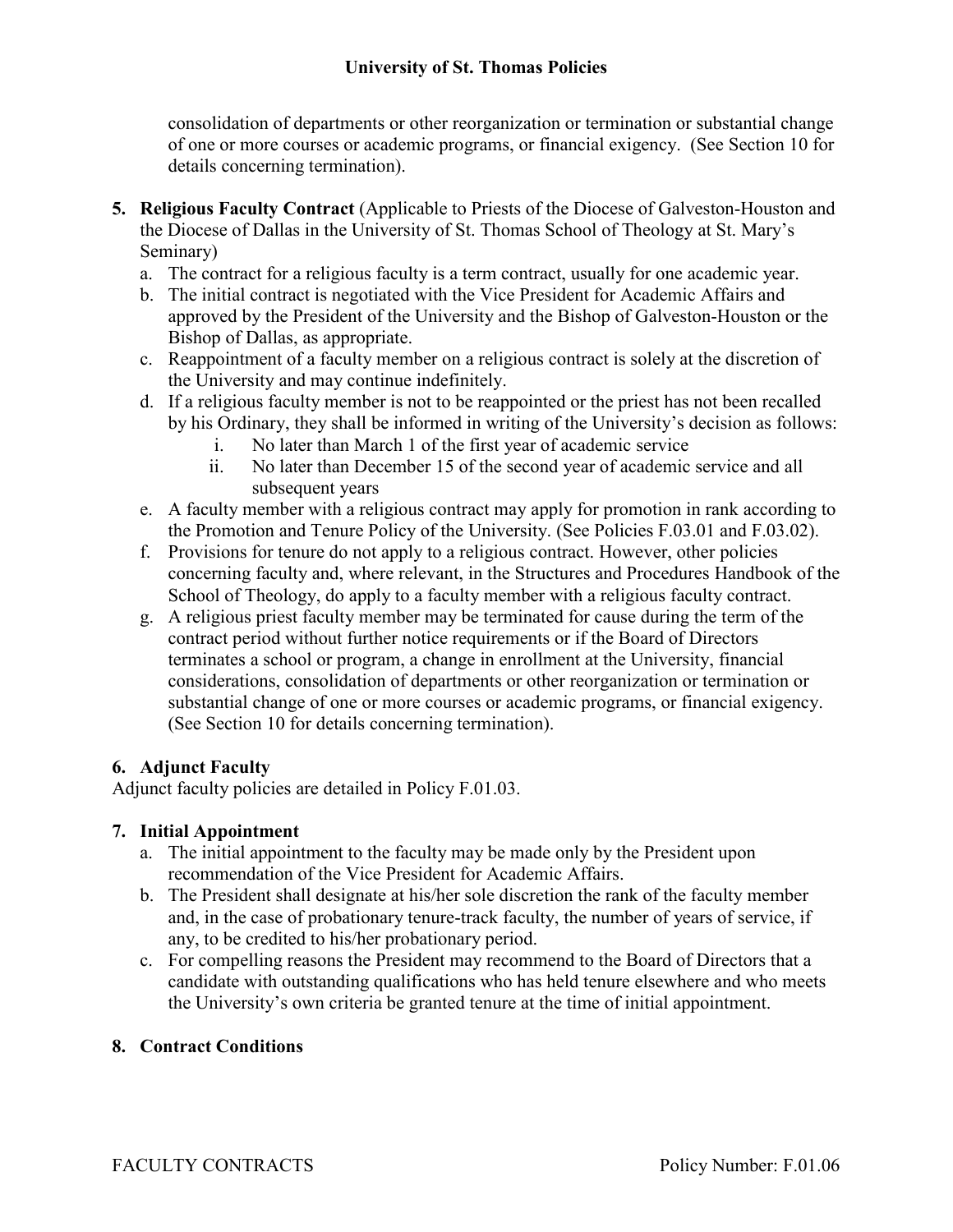- a. Contracts are in writing, qualify as legal documents, and are negotiated only by the Vice President for Academic Affairs with the approval of the President. Only written contracts signed by the President or Vice President for Academic Affairs may bind the University.
- b. No discussion or communications about work assignments, courses or teaching duties will be considered a contract.
- c. All full-time faculty will receive annual contracts prior to the end of spring semester for the ensuing academic year. The contract will designate rank, salary, tenure status, assignments and any individual special provisions. A faculty contract is not selfrenewing and terminates on the date specified. The salary stated in the contract is based on the faculty member's performance of duties envisioned for the contract period.
- d. Acceptance of a University contract by the faculty member includes acceptance of the general conditions of employment and responsibilities set forth in University policies. This acceptance is the faculty member's legal commitment to his/her role in furthering the University's academic mission through observable professionalism congruent with the University's mission.
- e. Contracts must be signed and returned by the faculty member within two weeks (14 calendar days) of the offer. If a signed contract is not received within that period, the University assumes the faculty member is discontinuing employment with the University and will act in reliance of that failure. Exceptions to this requirement may be negotiated only in advance of the two week period with the Vice President for Academic Affairs or his/her designee.
- f. Addenda to the contract are valid only upon acceptance by the University and the faculty member in writing, incorporated by reference, and attached to the contract.

# **9. Resignation**

- a. A faculty member may terminate an appointment effective at the end of the academic year provided that he/she gives notice in writing at the earliest opportunity, but no later than March 1 of the contract period.
- b. The faculty member may properly request a waiver of this requirement of notice in case of hardship; hardship negotiations are conducted at the discretion of the Vice President for Academic Affairs.
- c. The policy of early notice is necessary to minimize hiring problems for the University and to safeguard the individual's record of faculty service.

#### **10. Non-Renewal or Termination of Faculty**

- a. If the University determines that it is necessary to terminate faculty positions because of a change in enrollment at the University, financial considerations, consolidation of departments or other reorganization, termination or substantial change of one or more courses or academic programs, or financial exigency, the following guidelines will apply:
	- i. wherever possible faculty reduction will first be accomplished through attrition;
	- ii. those with tenure or probationary tenure-track contracts will have priority over those faculty serving under term contracts unless demonstrably sound academic or organizational reasons indicate otherwise;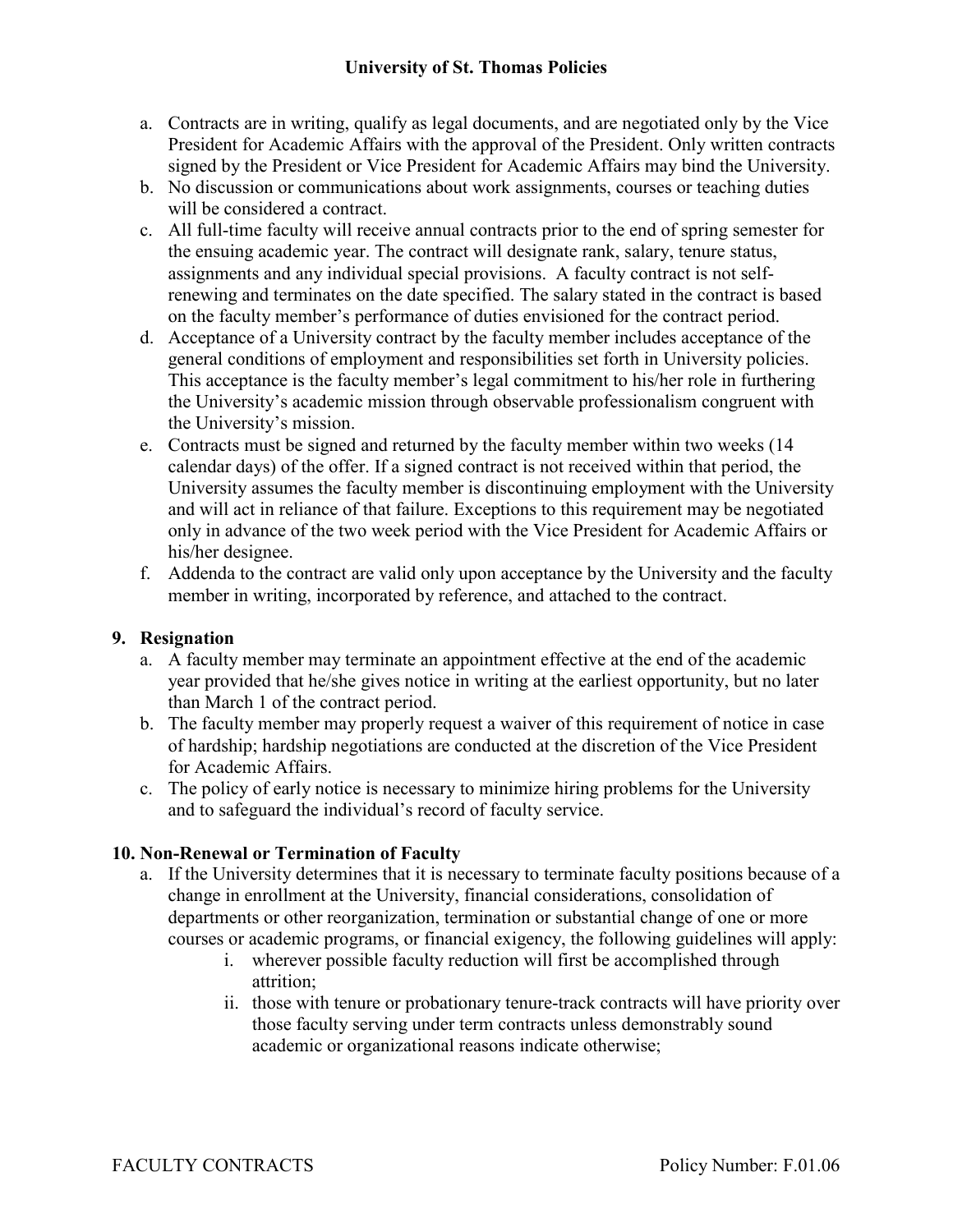- iii. a tenured faculty member whose contract is not to be renewed will have the right to either one year's notice or salary with benefits or a combination of both at the University's discretion.
- b. If a faculty member is dismissed for cause (including, but not limited to, intentional nonperformance of contract, abuse of authority, incompetence, dishonesty, insubordination, neglect of duties, moral turpitude, impropriety, persistent policy violation, mental or physical incapacity), the notice provided under paragraph  $10(a)(iii)$ above shall not be required, and no salary compensation will be awarded.
- c. In the case of non-renewal of contract of term faculty or religious faculty, the University shall give the requisite notice but is not obliged to give reasons for non-renewal.
- d. Non-renewal of a contract is not a form of dismissal; it does not involve bringing charges or showing "cause" why the individual's service should be terminated.

# **11. Dismissal for Cause**

# **a. Termination of Faculty Appointments by the University**

Termination of an appointment with continuous tenure or of a probationary appointment before the end of the specified term, may be effected by the institution for adequate cause. Forms of adequate cause include dismissal for cause, physical or mental disability, financial exigency, program or department discontinuance or reorganization or reduction or change or termination in program not mandated by financial exigency.

# **b. Dismissal for Adequate Cause**

- **i. Definition:** Adequate cause for dismissal will be related, directly and substantially, to the performance of faculty members in their professional capacities as teachers or researchers and is defined as:
	- a) Demonstrable incompetence or dishonesty in teaching or research, or
	- b) Personal conduct which substantially impairs the faculty member's fulfillment of his/her institutional responsibilities, or
	- c) Neglect of faculty duties and responsibilities, including but not limited to, intentional nonperformance of contract, abuse of authority, insubordination, moral turpitude, impropriety, persistent policy violation, and mental or physical incapacity.

# **ii. Procedure:**

- a) **Informal Efforts to Resolve Difficulties.** Termination for cause will be preceded by discussions between the faculty member and appropriate administrative officers looking toward a mutual settlement.
- b) **Charges.** If the informal efforts described above fail to resolve the difficulty, the Vice President for Academic Affairs shall provide the faculty member a written intention to terminate, along with a statement of the charge or charges, expressed with reasonable particularity, upon which the decision to terminate is based.
- c) **Hearings.** Within fourteen (14) days of receiving this written intention to terminate, the faculty member may request a review of the case by the Ad Hoc For Cause Committee. The faculty member may respond to the intent to terminate in writing and/or request a hearing. The faculty member will present a written complaint to the Vice President for Academic Affairs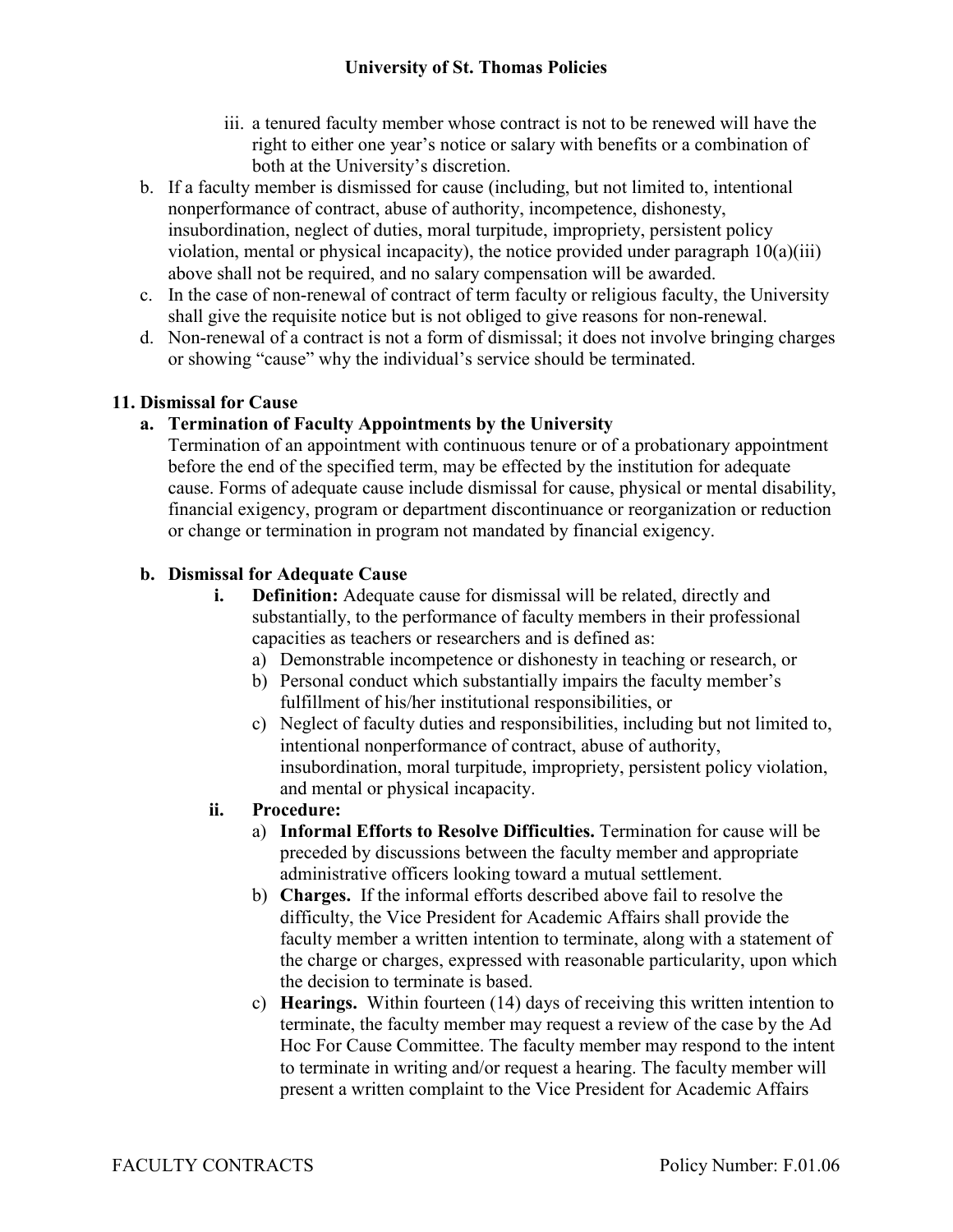who convenes an Ad Hoc For Cause Committee within seven (7) days. The committee shall consist of three (3) faculty members, a dean, and a staff member. The Ad Hoc For Cause Committee shall select a chair of the committee. Members of the Ad Hoc For Cause Committee deeming themselves disqualified for bias or interest shall remove themselves from the case, either at the request of the Vice President for Academic Affairs or the complainant or on their own initiative. The complainant being charged shall have the opportunity to remove, without stated cause, any two members of the committee. In any case, where a member of the committee is removed from participation, the Vice President for Academic Affairs may appoint a replacement. At least five (5) committee members shall hear each case.

- d) **Suspension During Hearings.** Pending a final decision by the Ad Hoc For Cause Committee, the faculty member will be suspended or assigned to other duties in lieu of suspension, only if immediate harm to himself/herself or others is threatened by his/her continuance on campus. Salary will continue during the period of suspension.
- e) **Pre-Hearing Meetings.** The Ad Hoc For Cause Committee may, with the consent of the parties concerned, hold joint prehearing meetings with the parties in order to (1) simplify the issues, (2) effect stipulations of facts, (3) provide for the exchange of documentary or other information, and (4) achieve such other appropriate pre-hearing objectives as will make the hearing fair, effective, and expeditious.
- f) **Privacy of Hearing**. The Ad Hoc For Cause Committee, in consultation with the Vice President for Academic Affairs and the faculty member, will exercise its judgment as to whether the hearing should be public or private.
- g) **Counsel**. During the proceedings, the faculty member may have an advisor of his/her choice.
- h) **Record of Hearings**. An audio recording of the hearing or hearings will be made available to the faculty member without cost. If a transcription is requested, it will be made available to the faculty member at cost.
- i) **Burden of Proof.** The burden of proof that adequate cause exists rests with the University and shall be satisfied only by clear and convincing evidence in the record considered as a whole.
- j) **Recess.** The Ad Hoc For Cause Committee will grant a recess to enable either party to investigate evidence as to which a valid claim of surprise is made, but no more than seven (7) days.
- k) **Witnesses and Other Evidence**. The faculty member will be afforded an opportunity to obtain necessary witnesses and documentary or other evidence. The administration will cooperate with the Ad Hoc For Cause Committee in securing witnesses and making available documentary and other evidence.
- l) **Cross-Examination of Witnesses**. The faculty member and the administration will have the right to confront and cross-examine witnesses, but not guaranteed. Where the witnesses cannot or will not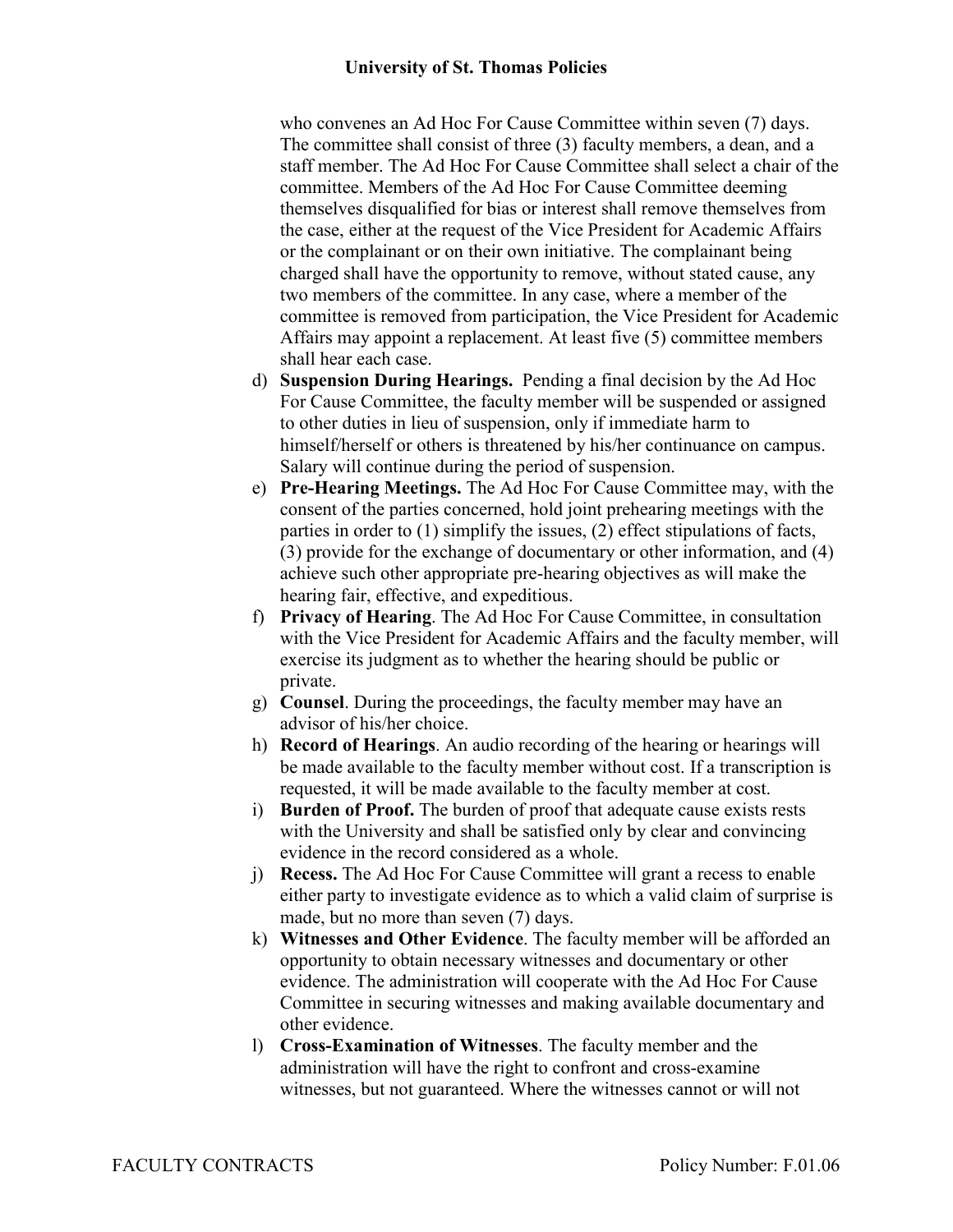appear, but the Ad Hoc For Cause Committee determines that the interests of justice require admission of their statements, the Committee will identify the witnesses, disclose their statements, and if possible provide for formal questions or inquiries.

- m) **Charges of Incompetence**. In the hearing of charges of incompetence, the testimony shall include that of qualified faculty members from this or other institutions of higher education.
- n) **Rules of Evidence**. The Ad Hoc For Cause Committee will not be bound by strict rules of legal evidence, and may admit any evidence that is of probative value in determining the issues involved. Every possible effort will be made to obtain the most reliable information available.
- o) **Basis for Decision**. The findings of fact and the decision will be based solely on the hearing record.
- p) **Public Statements**. Except for such simple announcements as may be required, covering the time of the hearing and similar matters, public statements and publicity about the case by either the faculty member or administrative officers will be avoided so far as possible until the proceedings have been completed, including consideration by the Board of Directors.
- q) **Report of the Committee.** The Vice President for Academic Affairs and the faculty member will be notified of the decision in writing and will be given a copy of the record of the hearing within fifteen (15) days of the hearing. If the Ad Hoc For Cause Committee concludes that adequate cause for dismissal has been established, it reports this to the Vice President for Academic Affairs. If the committee determines that disciplinary action less than dismissal would be more appropriate, it will so recommend to the Vice President for Academic Affairs, with supporting reasons. If the Ad Hoc For Cause Committee concludes that the evidence has not established adequate cause for dismissal in the record, it will so report to the Vice President for Academic Affairs. If the Vice President for Academic Affairs rejects the report of the committee, he/she will state his/her reasons for doing so in writing to the Ad Hoc For Cause Committee and to the faculty member, and forward the case to the President. The President may support or overturn the recommendation of the committee or Vice President for Academic Affairs.
- r) **Action by the Board of Directors.** If the recommendation is dismissal, the President will forward to the Board of Directors with a recommendation for dismissal. The Board of Directors via the Academic Affairs Committee will review the matter and make a recommendation to the full Board. The decision will either be sustained or returned to President for further review.

#### **12. Termination Because of Physical or Mental Disability**

Termination of an appointment with tenure or a probationary appointment before the end of the period of appointment, because of physical or mental disability, will be based upon clear and convincing medical evidence that the faculty member, even with a reasonable accommodation, is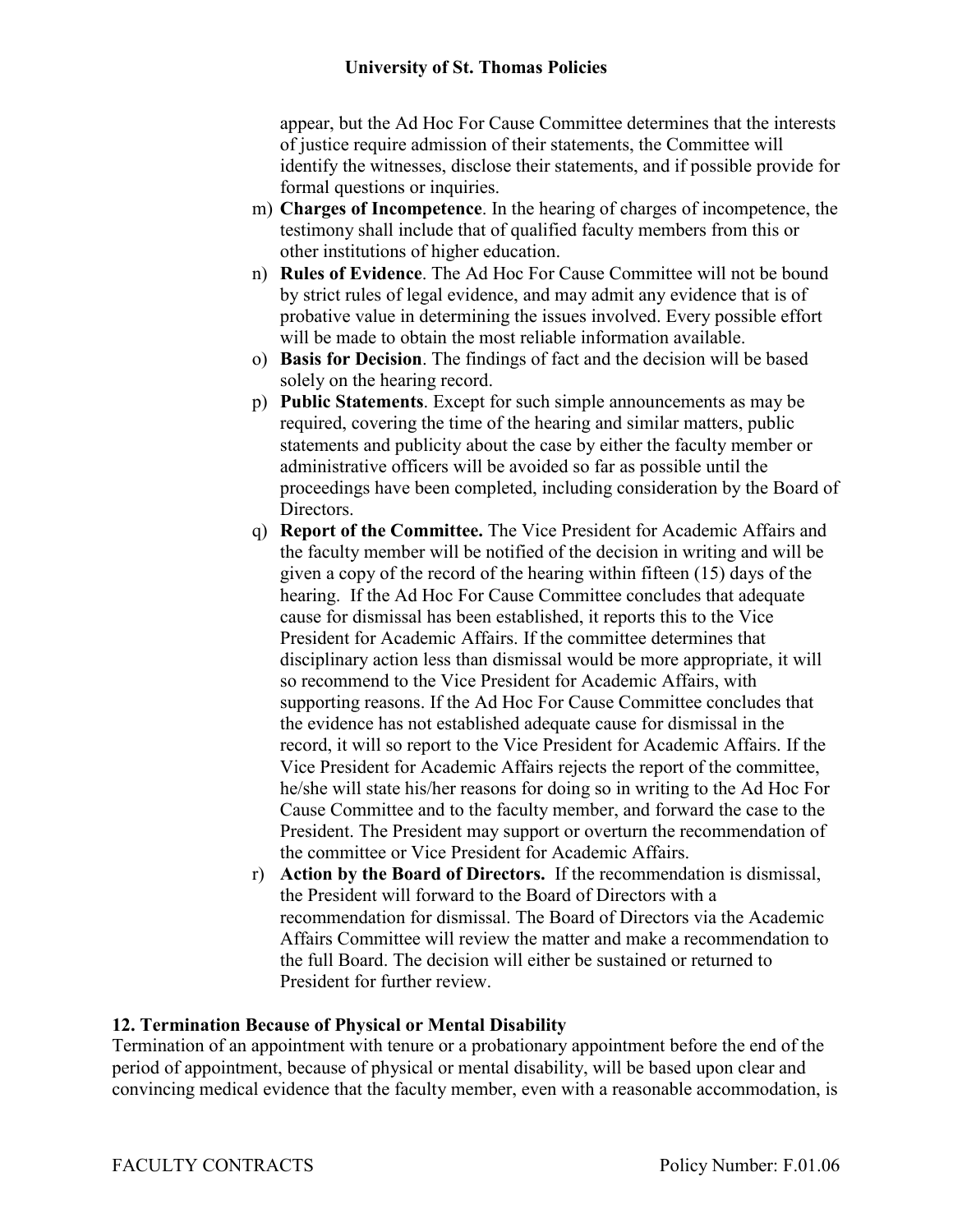no longer able to perform the essential duties of the position. The decision to terminate will be reached only after there has been appropriate consultation and after the faculty member concerned, or someone representing the faculty member, has been informed of the basis of the proposed action and has been afforded an opportunity to present the faculty member's position and to respond to the evidence. If the faculty member so requests, the evidence will be reviewed by the Ad Hoc For Cause Committee before a final decision is made by the Board of Directors via Academic Affairs on the recommendation of the President.

# **13. Termination Because of Financial Exigency**

**a. Definition:** "Financial exigency" shall refer to the imminent financial crisis which threatens the survival of the University as a whole and which cannot be alleviated by less drastic means than terminations of appointments.

# **b. Procedure**

**i.** The President shall meet with the Faculty Senate and the faculty as a whole to discuss the current financial situation. The final judgment that a state of financial exigency exists shall be made by the Board of Directors, who shall then direct the executive administrators to prepare proposals for specified budget adjustments designed to avoid financial damage to the University.

#### **ii. Designation of Faculty Members to Be Terminated**

If the Vice President for Academic Affair' proposals include the termination of any appointments with tenure, or a probationary appointment, before the end of its specified term, he/she shall first consult with the Faculty Senate before developing a final proposal on which appointments are to be terminated. The Vice President for Academic Affairs' report shall comment upon: (1) the existence and extent of the condition of financial exigency, (2) whether all feasible alternatives to termination of appointments have been pursued, (3) where within the overall academic program of the University termination of appointments may occur, and (4) the services that must be discontinued or reduced if proposed terminations of appointments are made.

# **iii. Notification**

If the President approves the Vice President for Academic Affairs' proposal, the President shall issue notice to the particular faculty of the intention to terminate their appointments because of financial exigency.

#### **iv. Appeal**

Faculty members notified of termination will have the right to a full hearing before the Ad Hoc For Cause Committee.

The issues in this hearing may include:

- a) The existence and extent of the condition of financial exigency. The burden will rest on the administration to prove the existence and extent of the condition.
- b) The validity of the educational judgments and the criteria for identification for termination.
- c) Whether the criteria are being properly applied in the individual case.